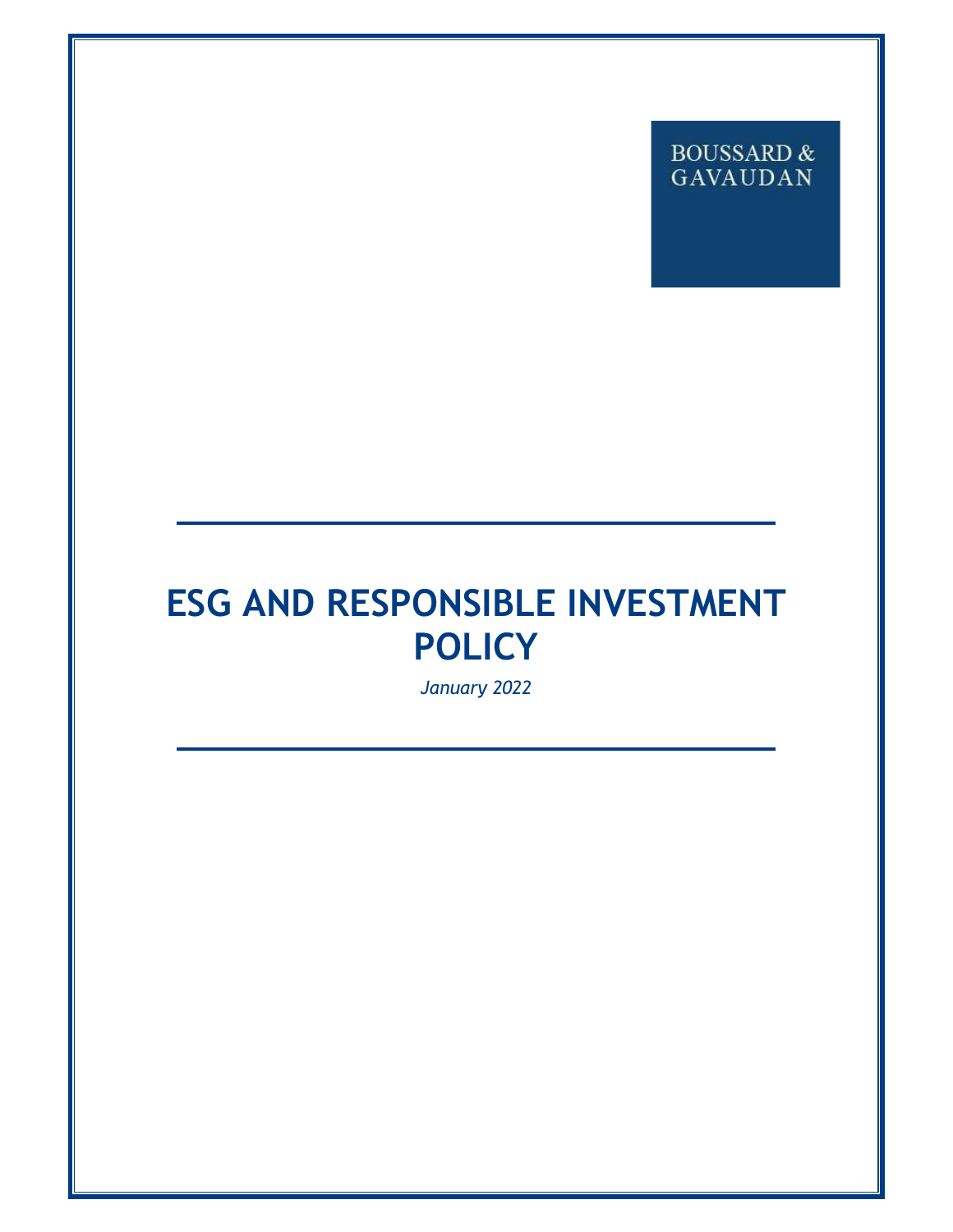# TABLE OF CONTENTS

| $7_{\circ}$ |  |  |
|-------------|--|--|
|             |  |  |
|             |  |  |
|             |  |  |
|             |  |  |
|             |  |  |
|             |  |  |
|             |  |  |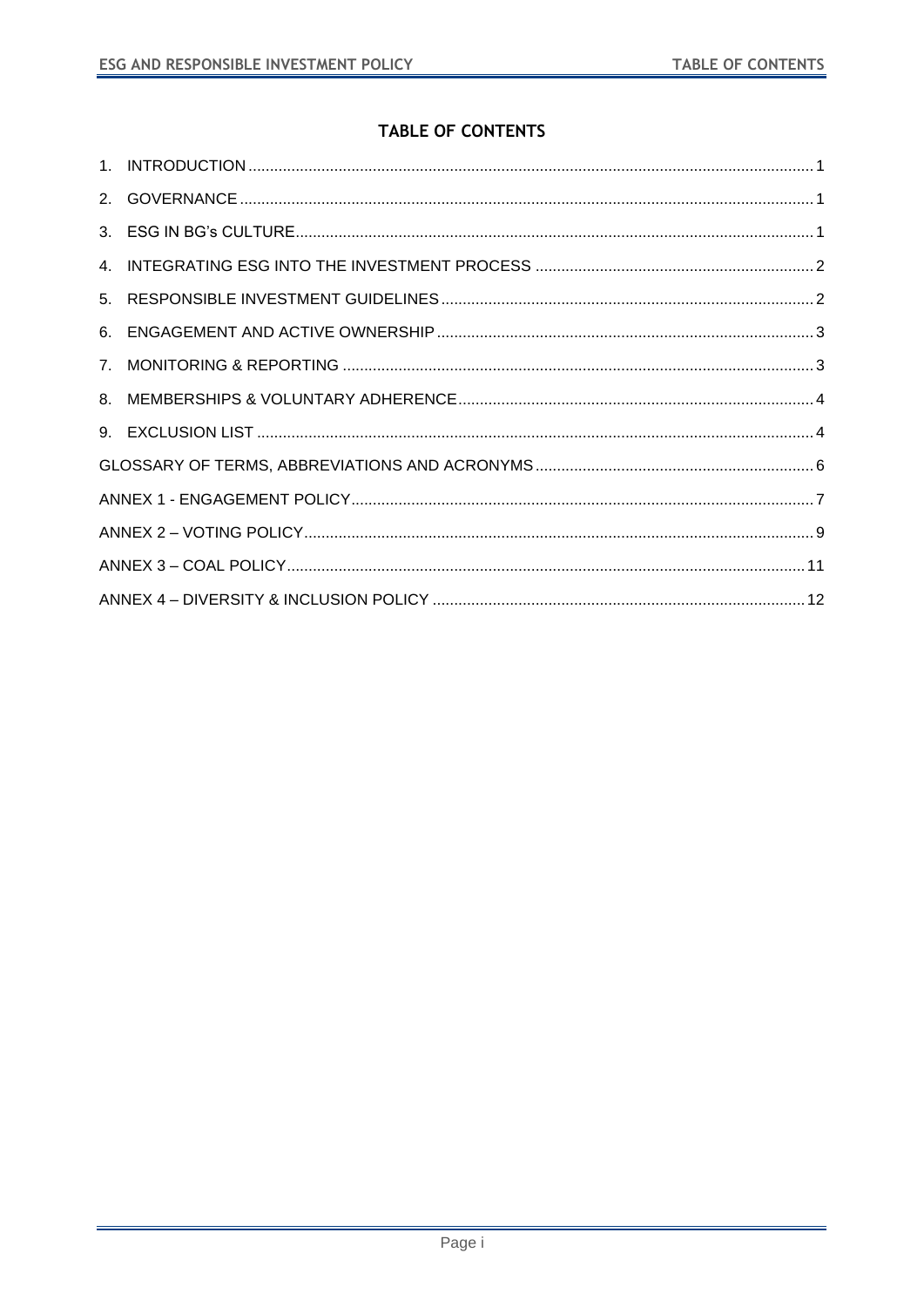# **1. INTRODUCTION**

<span id="page-2-0"></span>The Boussard & Gavaudan group ("BG" or the "Group") was founded in 2002 and is 100% owned by its founders and partners. Conducting business in a responsible and ethical manner is a core value of the firm's founders and is an integral part of the firm's culture. Assessing a company's corporate governance practice has always been a key part of BG's investment process, as the Group firmly believes that companies which are well governed and operate transparently are well placed to increase shareholder value over time.

Since 2016, BG has committed to maintaining an investment approach that incorporates Environmental, Social, and Governance ("ESG") factors as well as responsible investment considerations in order to best serve its client's interests.

BG manages investment funds for the benefit of its investors. As a fiduciary of its clients, BG seeks to act in the best interests of its clients. While this duty is interpreted as acting in the best financial interest of the client the Group recognises that a company's environmental, social and governance practices affect its valuation and investment returns. The effect on valuation and returns varies considerably between companies and sectors, BG therefore takes a practical approach to assessing and considering ESG where it could materially affect the performance of an investment or pose a reputational risk to the Group.

BG employs diverse investment strategies which are implemented using a wide variety of asset classes. Implementation of ESG factors into investment analysis and the decision-making process varies between investment strategies and BG has identified ESG factors as being most relevant in relation to its equity and credit fundamental long strategies.

The Group expects its approach to ESG to evolve over time to reflect changes in the industry, technology and beyond. This policy sets out the firm's commitment to responsible investment and its approach to incorporating ESG factors into its investment process.

# **2. GOVERNANCE**

BG's Investment team, in collaboration with Risk Management and the Compliance team are responsible for the consideration and implementation of ESG values in the investment process.

<span id="page-2-1"></span>BG's Management and Control Committee have oversight of the ESG policy and its systems and controls. The committee reviews the policy on an annual basis. In addition, the Group's Risk committee is provided with a quarterly report that enables the investment team to monitor exposure to ESG risk.

The Group's senior management actively support and encourage ESG initiatives, embedding ESG into the culture of the Group. To this end, management has created the ESG Committee which meets regularly and is tasked with developing, monitoring, updating and reporting on the Group's ESG policy and culture. The ESG Committee reports directly into the CEO.

In order to ensure the Group's ESG culture remains present in the minds of all employees, annual training is organized by the ESG Committee covering different areas of the Group's ESG and Responsible Investment Policy.

#### **3. ESG IN BG's CULTURE**

The Group is committed to embedding ESG principals within the organisation. This includes:

#### <span id="page-2-2"></span>**Environmental**

- BG runs its office space in an environmentally responsible manner operating a strict recycling policy.
- The Group's London office obtains electricity from a green energy provider.
- The Group seeks to reduce its carbon footprint by reducing the number of flights taken by staff between its offices. Staff traveling between its London and Paris offices are required to do so by train and travel to and from the New York office is kept to a minimum, with video conferencing used extensively to reduce the need to travel.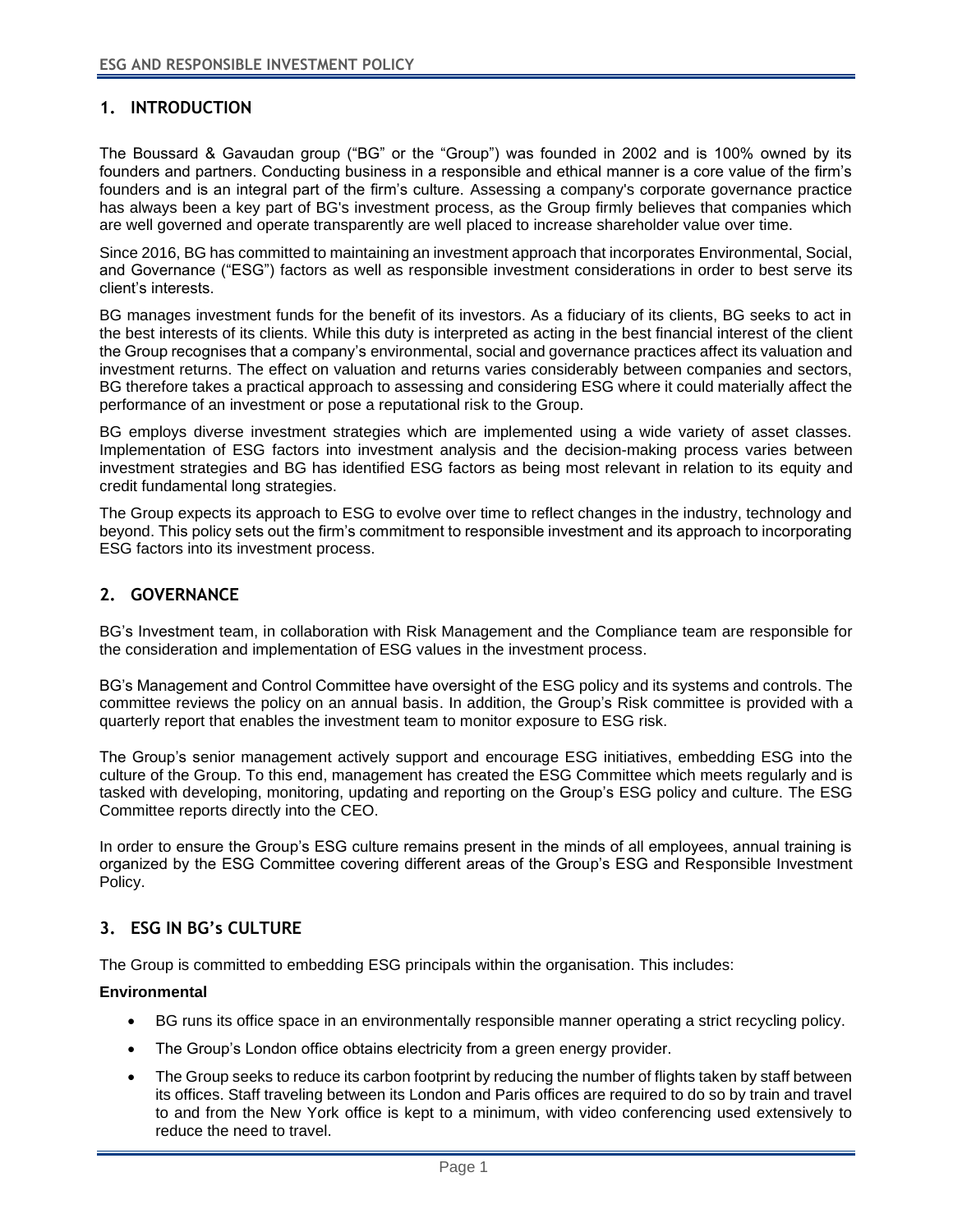#### **Social**

- Requiring a collaborative office culture and encouraging the free exchange of ideas and employee ownership of tasks.
- Committing to the wellbeing of its staff and encouraging a healthy work life balance.
- Developing a diversified team comprised of different educational backgrounds, nationalities, and values.

#### **Governance**

- The Group has established an ESG committee to review the Group's internal policies and their implementation.
- Maintaining AMF and FCA authorisation together with SEC registration, which require adequate policies and procedures to prevent activities in breach of regulation and law.
- The Group maintains high standards of internal governance and accountability having implemented in 2019 the Senior Managers and Certification Regime in line with FCA rules.

## **4. INTEGRATING ESG INTO THE INVESTMENT PROCESS**

<span id="page-3-0"></span>BG seeks to integrate ESG considerations into its investment decisions where they are relevant to the proposed investment. ESG is considered throughout the investment process, starting with the Group's review of new products to be deemed investable, to idea generation and risk management.

Within BG's fundamental strategies, certain sectors and companies have increased exposure to environmental and social risk and BG's analysts factor these considerations into their analysis and investment proposals. ESG considerations are not normally the primary driver of an investment decision however they often serve as a catalyst for further research, investigation and discussion.

BG has contracted a specialized ESG provider, currently Sustainalytics, that produces the necessary research to complement BG's analysts' efforts. In addition, BG collects ESG data from Bloomberg to measure key metrics such as GHG emissions or energy consumption.

Each individual analyst is responsible for integrating ESG considerations when analysing a company for approval of their proposed investment by the Investment Committee. When ESG factors have a material impact on the investment thesis, positively or negatively, the Investment Committee record its conclusion in the Group's information system.

Quantitative strategies do not currently factor in qualitative ESG considerations as the trading strategies are designed to take advantage of short term moves and temporary arbitrage opportunities with trading conducted in baskets often across hundreds of individual stocks. Quantitative strategies are nevertheless restricted from trading in stocks listed in the Group's controversial weapons excluded list and their positions are included in the portfolio calculations for risk management.

At the portfolio level, BG calculates the net exposures to a variety of ESG metrics to ensure that portfolios are not overly exposed to ESG-related risks. These metrics are made available to both Risk Committee and ESG Committee so that both viewpoints are considered.

Finally, the increasing importance of ESG considerations in financial markets creates new opportunities for catalyst driven investment, which is a core feature of BG's investment strategy. For example, if a company facing ESG risks is addressing these issues, the improvement in its ESG profile will lead to a re-rating of its stock price.

#### **5. RESPONSIBLE INVESTMENT GUIDELINES**

<span id="page-3-1"></span>BG is a signatory to the UN Principles for Responsible Investment, as such, it commits to complying with the 6 principles:

- 1. We will incorporate ESG issues into the investment analysis and decision-making process.
- 2. We will be active owners and incorporate ESG issues into our investment policies.
- 3. We will seek appropriate disclosure on ESG issues by the entities in which we invest.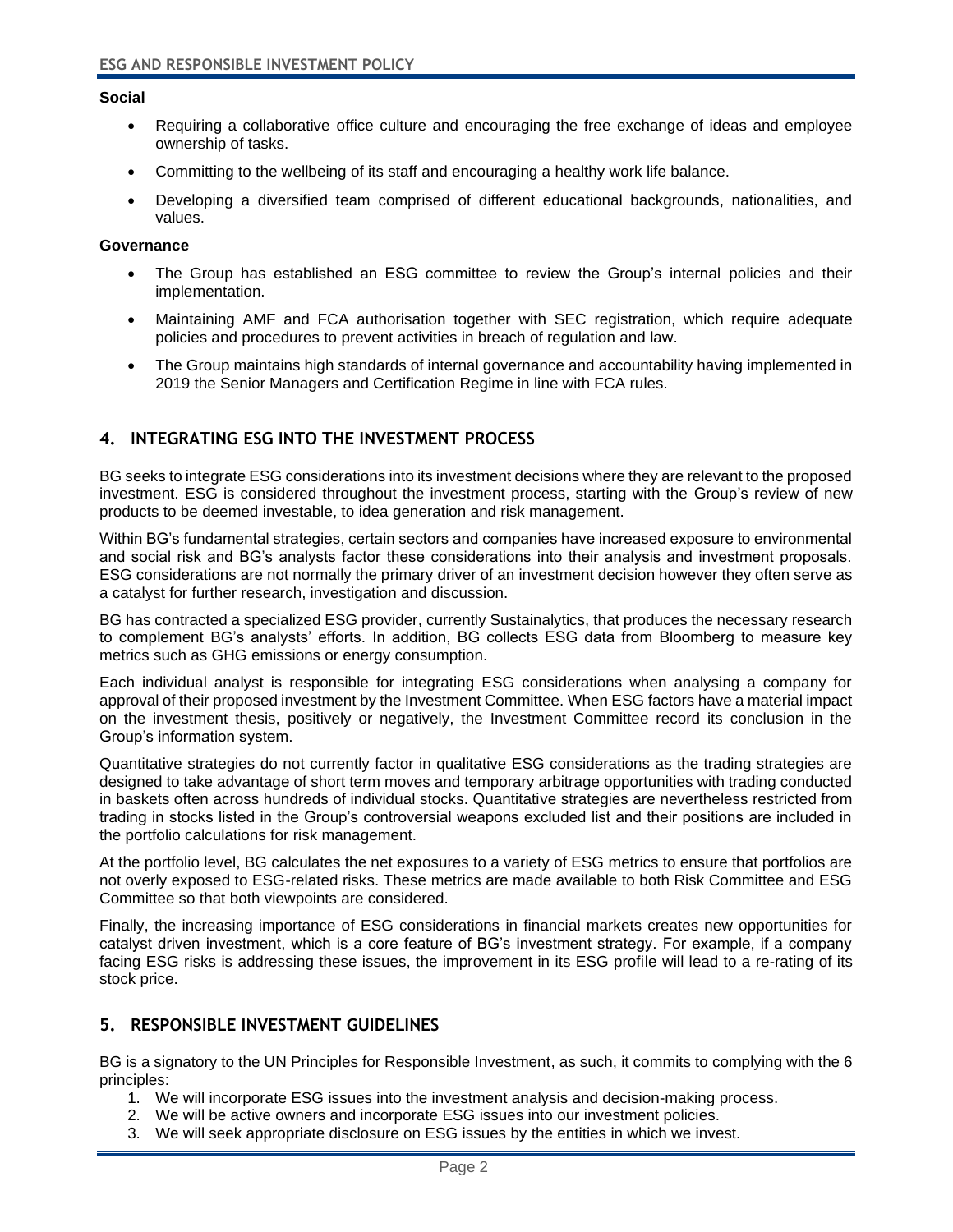- 4. We will promote acceptance and implementation of the Principles within the financial sector.
- 5. We will cooperate to enhance our effectiveness in implementing the Principles.
- 6. We will report on our activities and progress towards implementing the Principles.

ESG is an important part of BGs investment process. ESG parameters are incorporated into the fundamental investment analysis of the companies in the Group's investment universe and considered throughout the investment cycle where they are relevant.

The Group operates an exclusion list, details of which are included below, to apply the Group's ESG policy.

In addition to this policy BG has developed the following standalone policies and statements to ensure the responsible investment guidelines are complied with:

- Engagement Policy
- Voting Policy
- Coal Policy
- Remuneration Policy
- Diversity and Inclusion Policy
- Equal Opportunities Statement
- Anti Modern-Slavery Statement

# **6. ENGAGEMENT AND ACTIVE OWNERSHIP**

#### **Engagement**

<span id="page-4-0"></span>The Group seeks to obtain appropriate disclosure of ESG issues from entities in which we invest. The Group believes engagement is an important part of the investment process. BG engages with investment companies for which it has identified specific issues or concerns, including ESG, in order to obtain additional information and insight. Company management is normally engaged through regular one-to-one or group meetings and conference calls. The Group's Engagement policy can be found in Annex 1.

#### **Active ownership**

BG aims to be actively engaged with companies it invests in to generate additional value from its investment. The Group owes its clients a duty of care in respect of services undertaken on the client's behalf, including voting. To this end, where relevant, BG takes all reasonable steps to vote in the best interest of its clients.

The Group maintains documentation in relation to its voting, including (i) a record of how the Group voted, and (ii) any documents created by the portfolio manager or others, that were material to the voting decision.

Please see BG's Voting Policy included in Annex 2 for more information on voting procedures.

# **7. MONITORING & REPORTING**

<span id="page-4-1"></span>The Group has created an ESG Committee composed of representatives from the Group's main stakeholder departments, which is responsible for monitoring of ESG systems and controls and reporting findings to the Risk Committee, Head of Risk and Management Committee where relevant.

While analysts are responsible for integrating ESG considerations in their investment cases under the supervision of the Investment Committee, the ESG Committee monitors that investment decisions on potentially ESG sensitive situations are justified and well documented. This process is conducted quarterly using a dedicated report generated by BG's quantitative risk team and, should a response from the investment team not be adequate, the ESG committee will elevate the issue to the Head of Risk for resolution.

In addition, ESG related exposures are integrated in the weekly reporting consulted by the Risk Committee in order to control ESG risks and that the biases of the funds are within normal limits or aligned with the funds' objectives.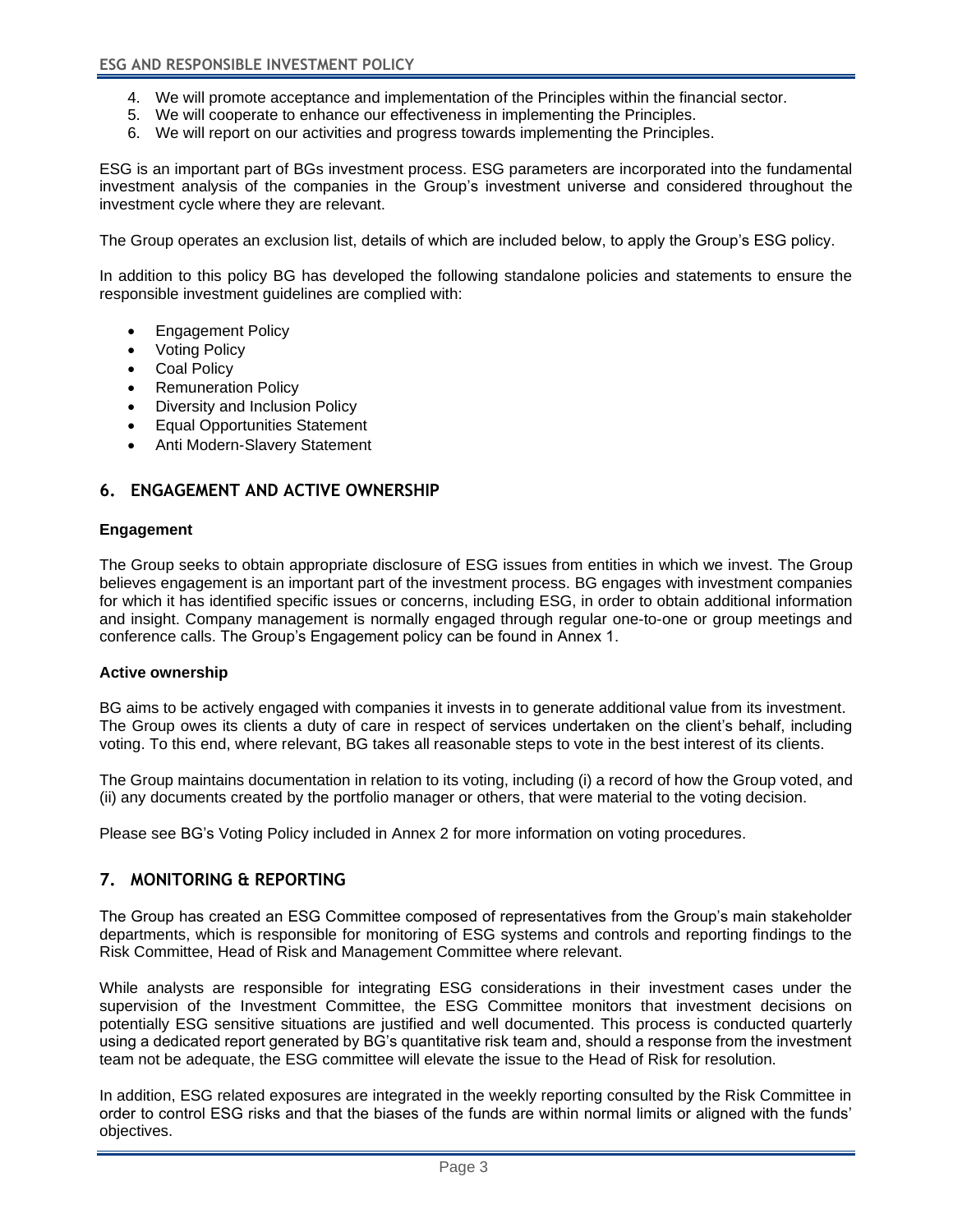Given the lack of a reporting standard in the industry, client reporting is produced on-demand by the Reporting team while reporting in relation to the UNPRI is the responsibility of the firm's Compliance department and is conducted annually in accordance with the UNPRI principles. UNPRI transparency reports are available to clients upon request.

# **8. MEMBERSHIPS & VOLUNTARY ADHERENCE**

<span id="page-5-0"></span>The Group is a member, signatory or voluntary adherent of the following codes, initiatives and associations:

- United Nations Principles for Responsible Investment (UNPRI): aims to help investors integrate ESG considerations into investment decision making and supports sharing best practice in active ownership.
- Standards Board for Alternative Investments (SBAI): seeks to provide a powerful mechanism for creating a framework of transparency, integrity and good governance which improves how the industry operates, facilitates investor due diligence and complements public policy.
- Alternative Investment Management Association (AIMA): global representative association of the alternative investment industry with over 2,000 corporate members in over 60 countries. The association seeks to provide leadership and guidance to its members and provides industry standard policies, guides and templates.

In addition, the Group intends to voluntarily comply fully with the Task Force on Climate-Related Financial Disclosures (TCFD) and the Sustainable Finance Disclosure Regulation's (SFDR) principle adverse sustainability impact (PASI) disclosures by the end of 2021.

BG reviews its memberships and adherence annually to ensure the objectives of the initiatives and associations BG supports remain aligned with the Group's ESG and Responsible Investment objectives and commitment to the 6 principles of the UNPRI.

#### **9. EXCLUSION LIST**

BG implements an exclusion list across all its funds in order to implement regulatory requirements, the Group's internal policy and investor requests.

<span id="page-5-1"></span>Currently, the Group has a list restricting investment in relation to Controversial Weapons, Recreational Cannabis and Coal ("Excluded Activities"). The list of excluded companies is continuously reviewed and changes frequently but can be provided upon request.

#### **Controversial Weapons**

Controversial weapons cause indiscriminate harm to civilians and undue injuries and suffering to both military and civilians.

BG is conscious of its role as a responsible steward of investor assets and believes that investment in sustainable, socially responsible companies will deliver superior long term returns for its investors. The Group is also mindful of international bans on cluster munitions, chemical and biological weapons, anti-personnel mines and nuclear weapons which are regulated by international convention. These conventions include but are not limited to:

- The Ottawa Convention of 1997prohibiting the use, stockpiling, production and transfer of antipersonnel mines which took effect in 1999.
- The Oslo Convention on Cluster Munitions of 2008 prohibiting the use, stockpiling, production and transfer of cluster munitions.
- The Nuclear Non-proliferation Treaty of 1968.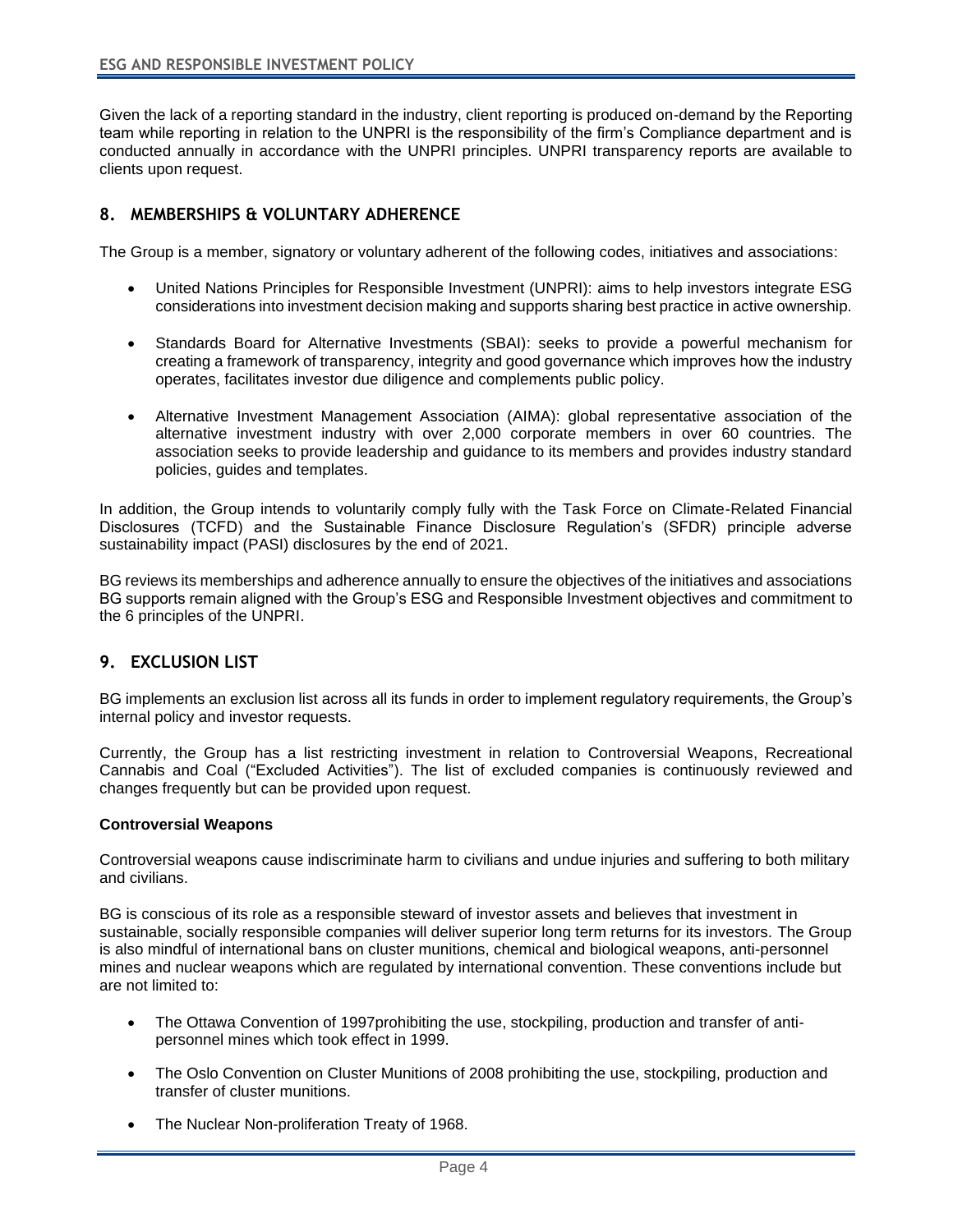- The Biological and Toxin Weapons Convention of 1972 outlawing biological weapons.
- The Chemical Weapons Convention of 1993 outlawing chemical weapons.

The Group applies an exclusion list restricting its funds from investing in companies involved in the development or manufacturing of; biological weapons, chemical weapons, anti-personnel mines, cluster munitions or nuclear weapons.

#### **Recreational Cannabis**

Following the FCA's pronouncement that UK anti-money laundering legislation captures proceeds from conduct outside the UK, albeit legal in that jurisdiction, which would be criminal if carried out in the UK, BG has excluded investment in companies deriving revenue from recreational cannabis products. This is a precautionary application of the UK's Proceeds of Crime Act 2002 ("POCA") and will be reviewed regularly.

#### **Coal**

BG is mindful of its duty to investors to invest in sustainable business models capable of generating superior returns. To this end, the Group has implemented a Coal policy that details BG's approach to investment in the utilities sector and companies deriving revenue from coal more generally. The policy is included in Annex 3.

#### **Approach**

BG sources information from its internal research team, broker research, Sustainalytics and Bloomberg in order to analyse and assess the involvement of companies in Excluded Activities. Based on this information, the Group's ESG Committee regularly review the restricted list and recommend any additions or removals which are consulted with the CEO prior to implementation.

The Group operates a system of hard locks on its order management system, which prevents any inadvertent trading on excluded companies. Where companies are not on the excluded list but require a case by case assessment to ensure they meet the Group's ESG and Responsible Investment Policy, soft locks may be placed whereby traders must seek approval from the Group's Compliance prior to trading.

Existing positions on companies that have been newly added to the exclusion list are closed as soon as reasonably possible, whilst ensuring client's interests are protected. During this time the position cannot be increased. The time it takes to divest will vary according to the liquidity of the asset.

Where a company is no longer involved in an Excluded Activity, the ESG Committee will seek to remove the company from the excluded list as soon as practicable and any locks on the order management system are removed.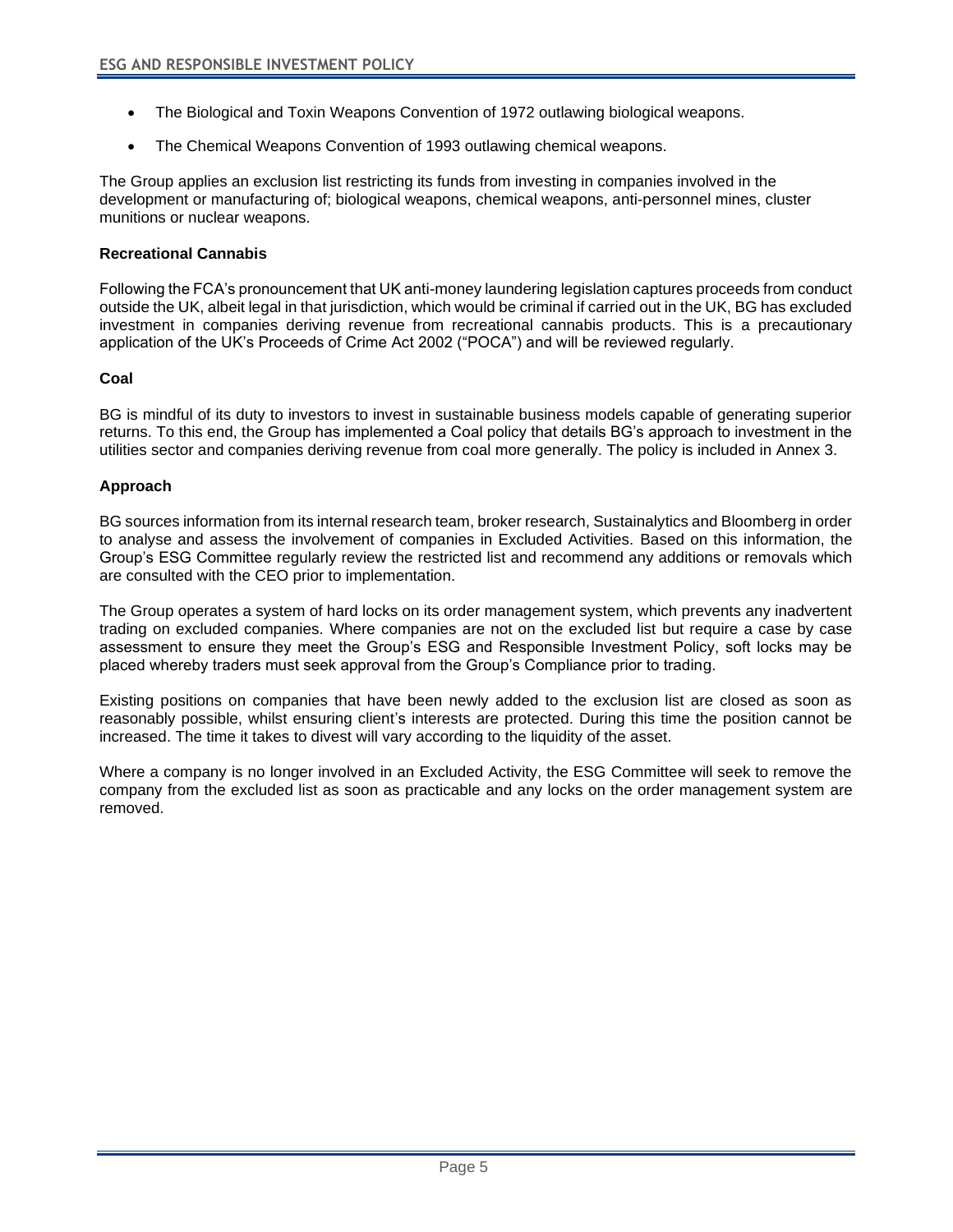# **GLOSSARY OF TERMS, ABBREVIATIONS AND ACRONYMS**

<span id="page-7-0"></span>

| <b>AIMA</b>   | Alternative Investment Management Association        |
|---------------|------------------------------------------------------|
| <b>AMF</b>    | Autorité des Marchés Financiers (France)             |
| <b>CCGT</b>   | Combined Cycle Gas Turbine plant                     |
|               |                                                      |
| D&I           | Diversity and Inclusion                              |
| <b>ESG</b>    | <b>Environmental, Social and Governance</b>          |
| <b>ESMA</b>   | European Securities and Markets Authority            |
| <b>FCA</b>    | Financial Conduct Authority (UK)                     |
| <b>GHG</b>    | Green House Gas                                      |
| <b>PASI</b>   | Principle Adverse Sustainability Impact              |
| <b>POCA</b>   | Proceeds of Crime Act 2002 (UK)                      |
| <b>SBAI</b>   | <b>Standards Board for Alternative Investments</b>   |
| <b>SEC</b>    | Securities and Exchange Commission (US)              |
| <b>SRD II</b> | Shareholder Rights Directive II (ESMA)               |
| <b>SFDR</b>   | Sustainable Finance Disclosures Regulation (ESMA)    |
| <b>TCFD</b>   | Task Force on Climate-Related Financial Disclosures  |
| <b>UNPRI</b>  | United Nations Principles for Responsible Investment |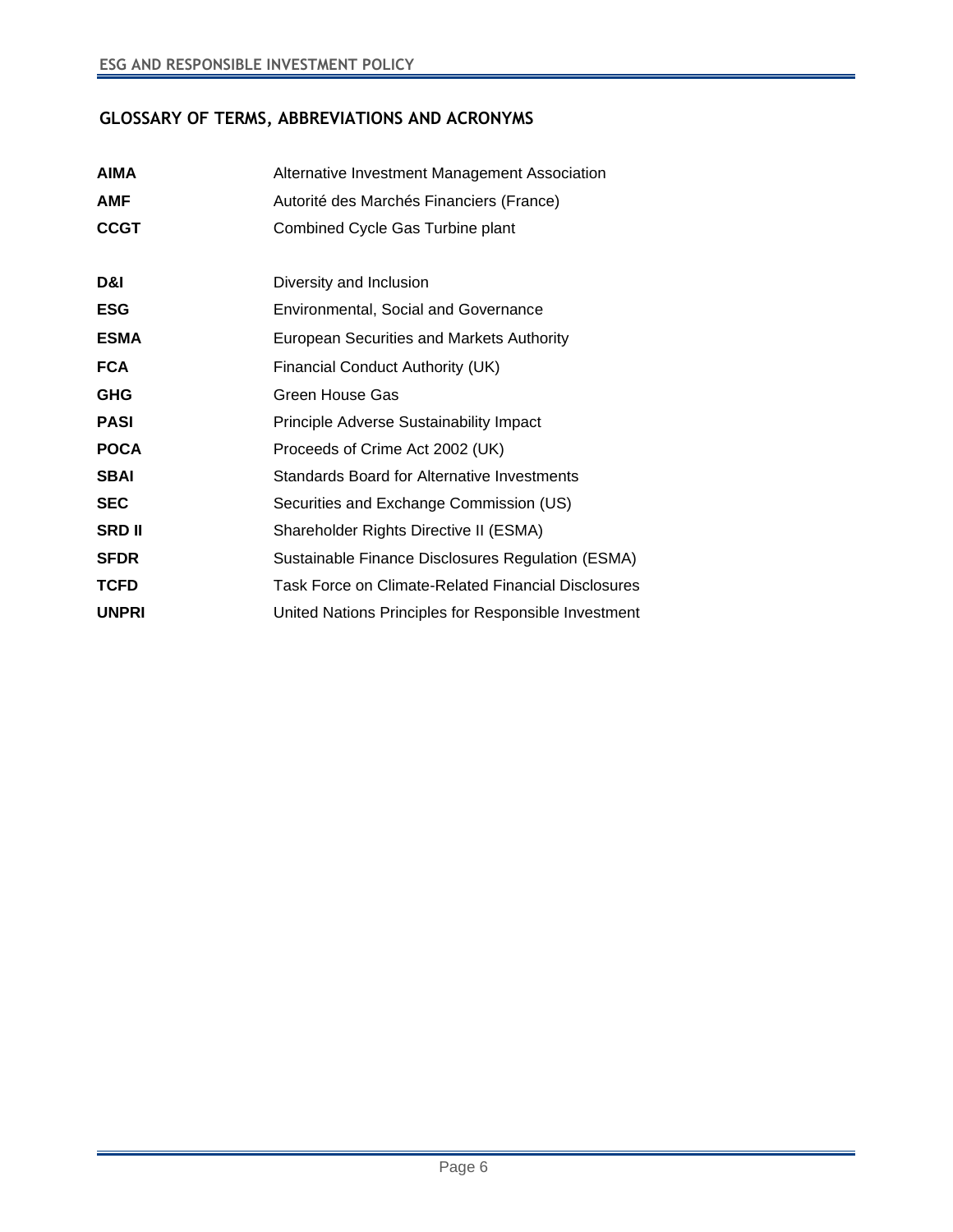# **ANNEX 1 - ENGAGEMENT POLICY**

<span id="page-8-0"></span>In its role as an asset manager BG acts on behalf of a number of retail, professional and institutional clients in its engagement with companies it invests in. BG recognises that it has a fiduciary duty to act in the best interest of its clients over both short and long-term horizons. This duty includes undertaking responsible stewardship of client assets in a way that should add value for clients through time.

This Engagement policy sets out how BG engages with investee companies. The policy is a requirement under the EU Shareholder Rights Directive II and should be read in conjunction with BG's Proxy Voting policy and BG's ESG and Responsible Investment Policy.

The implementation of this policy will be reported publicly on an annual basis and will include a general description of voting behaviour, an explanation of the most significant votes and the use of proxy advisors. Additional reporting can be provided to investors upon request.

#### **Investment process and engagement**

BG operates a number of different investment strategies, and in its flagship fund aims to provide investors with uncorrelated and diversified returns. BG has a large team of fundamental analysts and engagement with investee companies is a central pillar of BG's non-quantitative equity investment strategies and is a key input in the investment process.

BG's specialised sector analysts use their extensive knowledge and experience in their sector to make investment recommendations to the Group's Investment Committee. The Committee reviews the investment thesis and evaluates the merits of an investment. As well as conducting its own proprietary research, BG sources investment research from third parties to compliment and contrast the views of its analysts while also gaining access to industry specialists.

Engagement with investee companies forms part of the initial due diligence conducted by analysts on potential investments and is also part of the Group's ongoing monitoring and oversight of investments.

BG engages with investee companies in several different ways: direct one-on-one meetings with a company's management, group meetings with other investors and the investee company, attendance at industry conference and investor days. This enables BG's analysts to engage with the investee company in a variety of settings whilst also providing valuable insight into other investors and potential investors in the company.

An internal record of investee company engagement meetings is maintained and cross referenced with data kept by brokers to ensure its accuracy. In 2019 the Group conducted over 500 meetings with existing and potential investee companies.

In conducting their research, BG's analysts will typically review company statements, filings and market data, and research from brokers and other sources. In addition, BG also reviews the companies in the context of data and research provided by a third-party specialist ESG provider. ESG specific data can be particularly subjective and is used as a high-level screen along with other sources during the due diligence process for a potential investment and then for on-going monitoring of positions. Wherever outlying data points, new items or potential controversies are identified, the Group's Risk Committee is notified and will review the potential impact this could have on shareholder value. Whilst there are currently no defined industry-standard ESG riskmetrics, BG believes using ESG data as an overlay for risk control is a useful addition to its traditional sources of information.

#### **Dialogue with investee companies**

BG engages with company management to improve its understanding of the company's business, culture and governance process and also to discuss any specific concerns or opportunities that the analyst would like more detail on. Areas of interest and engagement may typically include:

- Corporate capital and financing structure
- Divergence by the company from its stated strategic objectives.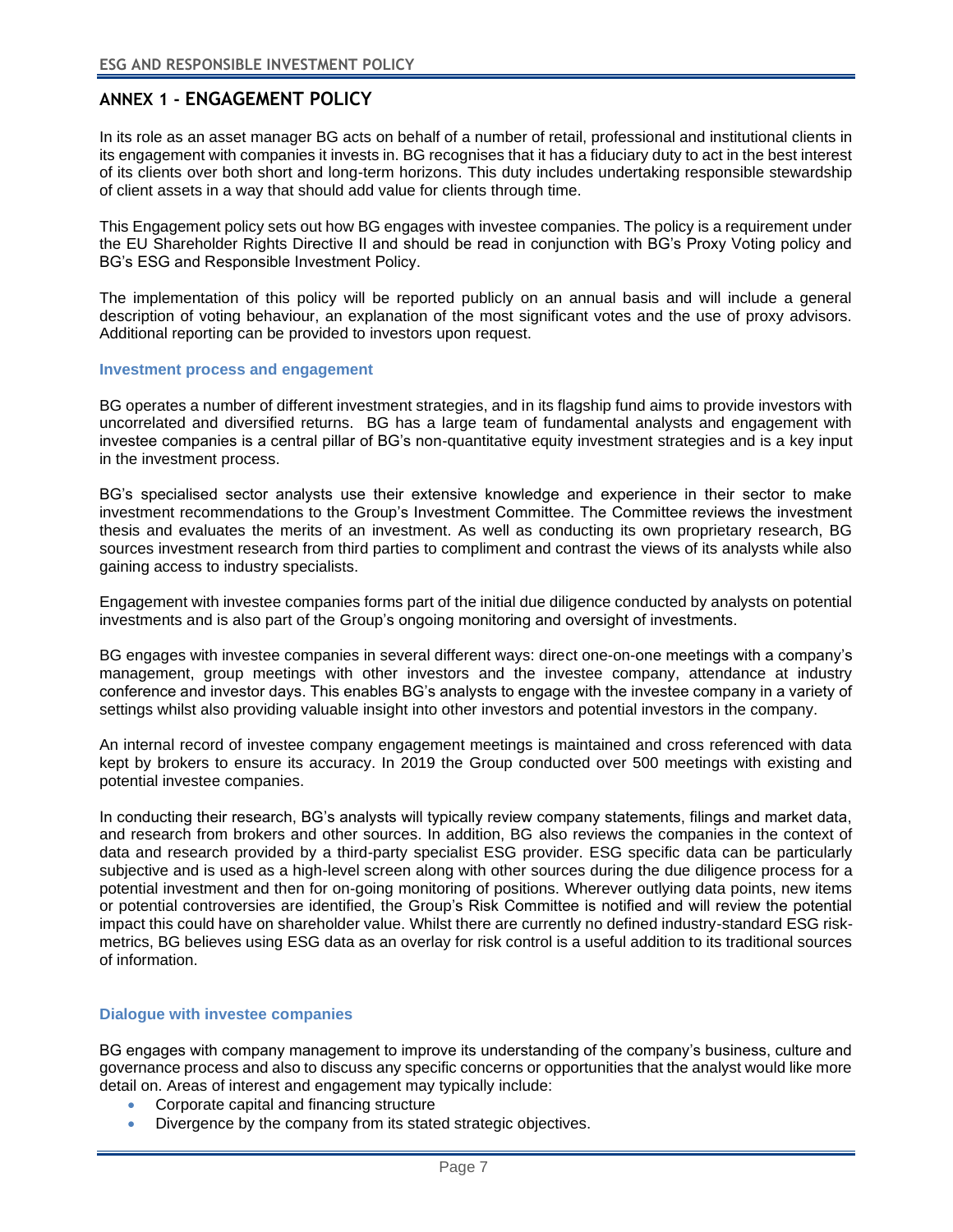• Controversies that arise with potential to impact shareholder value, including environmental, social and governance matters.

Where BG takes an equity position, depending on the investment thesis and size of the position, BG may, on its own or in conjunction with other investors, seek to change an investee company's behaviour in order to better realise value for shareholders. Influencing investee company behaviour is achieved through frequent direct engagement with the investee company's management.

#### **Exercise of voting rights**

BG is cognizant of its stewardship responsibility and endeavours to vote in the best interests of its clients. To this end, BG maintains a Proxy Voting Policy which sets out when and how it will vote at investee company meetings. The policy is available upon request.

#### **Collaboration with other shareholders**

Where permitted by applicable laws and regulation, BG collaborates with fellow shareholders where it believes it would be in its client's best interests to do so. This collective engagement can take the form of joint voting at meetings, acting as co-plaintiffs in class action lawsuits or participation in shareholder group forums.

#### **Conflicts of Interest**

BG recognises that stewardship activities and company engagement can on occasion lead to conflicts of interest arising. BG maintains a Conflicts of Interest Policy which identifies conflicts and implements controls. The Group aims to maintain and operate effective organisational and administrative processes to identify and to prevent or manage potential and actual conflicts of interest in the Group's business.

With specific reference to the Group's engagement with listed companies, the Group has identified the provision of gifts and hospitality and personal account dealing as areas of higher risk. These are areas which Compliance monitor regularly, and staff receive frequent training on.

When engaging with companies, it is possible for BG to receive inside information. This does not often occur, but when it does, the analysts attending the meeting are required to notify BG's Compliance team who will then ensure the necessary controls and restrictions are put in place.

Any specific conflicts of interest are reviewed by the Conflicts of Interest Committee and escalated to the Management and Control Committee where required.

### **IMPLEMENTATION OF THE ENGAGEMENT POLICY – ANNUAL DISCLOSURE**

The Group's initial Annual Disclosure will cover the calendar year 2020 and shall be made available in 2021.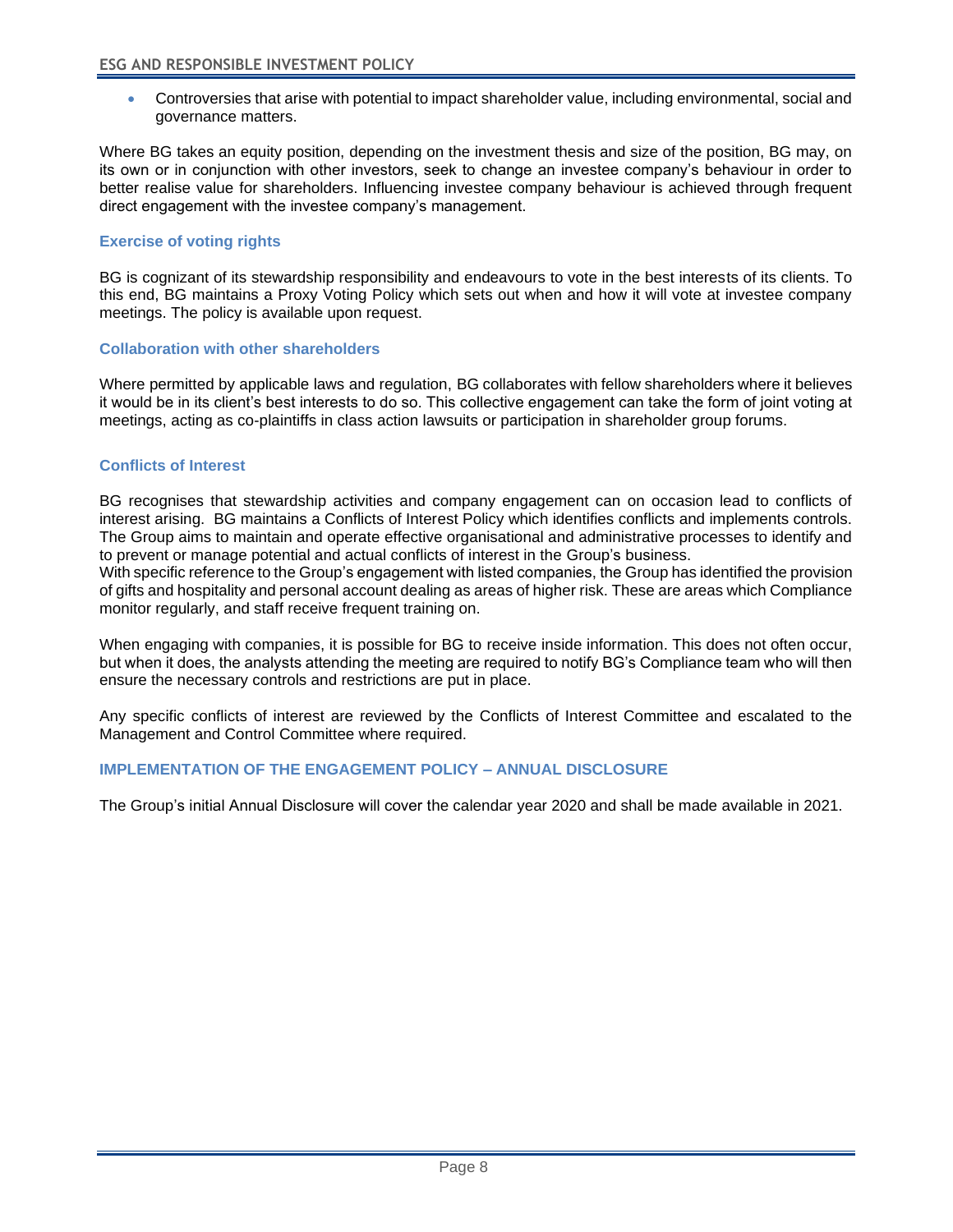## **ANNEX 2 – VOTING POLICY**

## **INTRODUCTION**

<span id="page-10-0"></span>As a fiduciary, the Group owes each of its clients a duty of care and loyalty with respect to services undertaken on the client's behalf, including proxy voting. To this end, the Group takes all reasonable steps to vote proxies in the best interest of its clients. This document constitutes the Group's Proxy Voting Policy (the "Policy").

#### **GENERAL PRINCIPLES**

In the pursuit of diversified returns BG implements multiple strategies. Some of these involve the short-term trading of large baskets of securities which makes voting impractical. As a result, the Group will generally vote for companies in which it has a material interest in doing so for the benefit of its investors, namely when:

- When the position represents 0.25% or more of the Group's assets under management and the Group holds 0.25% or more of the investee company's voting rights; or,
- When the Group holds 1.00% or more of the investee company's voting rights.

The Group may however vote where the above thresholds are not met when it believes it is in the interests of its investors.

The Group generally votes proxy proposals, amendments, consents or resolutions relating to client securities, including interests in private investment funds, if any, (each a "proxy") in accordance with the following guidelines:

- The Group will generally support a current management initiative, if our view of the issuer's management is favourable;
- The Group will generally vote to change the management structure of an issuer, if it would lead to an increase in shareholder value;
- The Group will generally vote against management, if there is a clear conflict between the issuer's management and shareholder interest;

All proxies are evaluated and voted on a case-by-case basis, considering each of the relevant factors set forth above.

There may be a situation where the Group decides, in the best interests of its client, to deviate from this policy or abstain from voting. In this event, the Group will document in writing the reason for the deviation/abstention.

#### **CONFLICTS OF INTEREST**

There may be times in which conflicts arise between the interests of a client and the interests of the Group. In these cases, the Group will always strive to address such conflicts in the best interests of the client. If a conflict of interest is perceived to be material, the Group may resolve such conflict as follows:

- Approval of the vote may be required from senior management;
- The voting decision may be delegated to an independent third party;
- The voting decision may be delegated to an independent committee of partners, members, directors or other representatives of the client, as applicable; or
- Investors or representatives of the client may be informed of the conflict of interest and consent obtained (majority consent, in the case of a fund) to vote the proxy as recommended by the Group.

The Compliance Officer will document the factors involved and the resolution of any material conflict.

#### **RECORDKEEPING**

The Group maintains a record of how the Group votes and, where deviating from the standard voting guidelines detailed above, the rationale for deviation. Records are maintained by the Group's operations department responsible for instructing votes and are kept for no less than 5 years.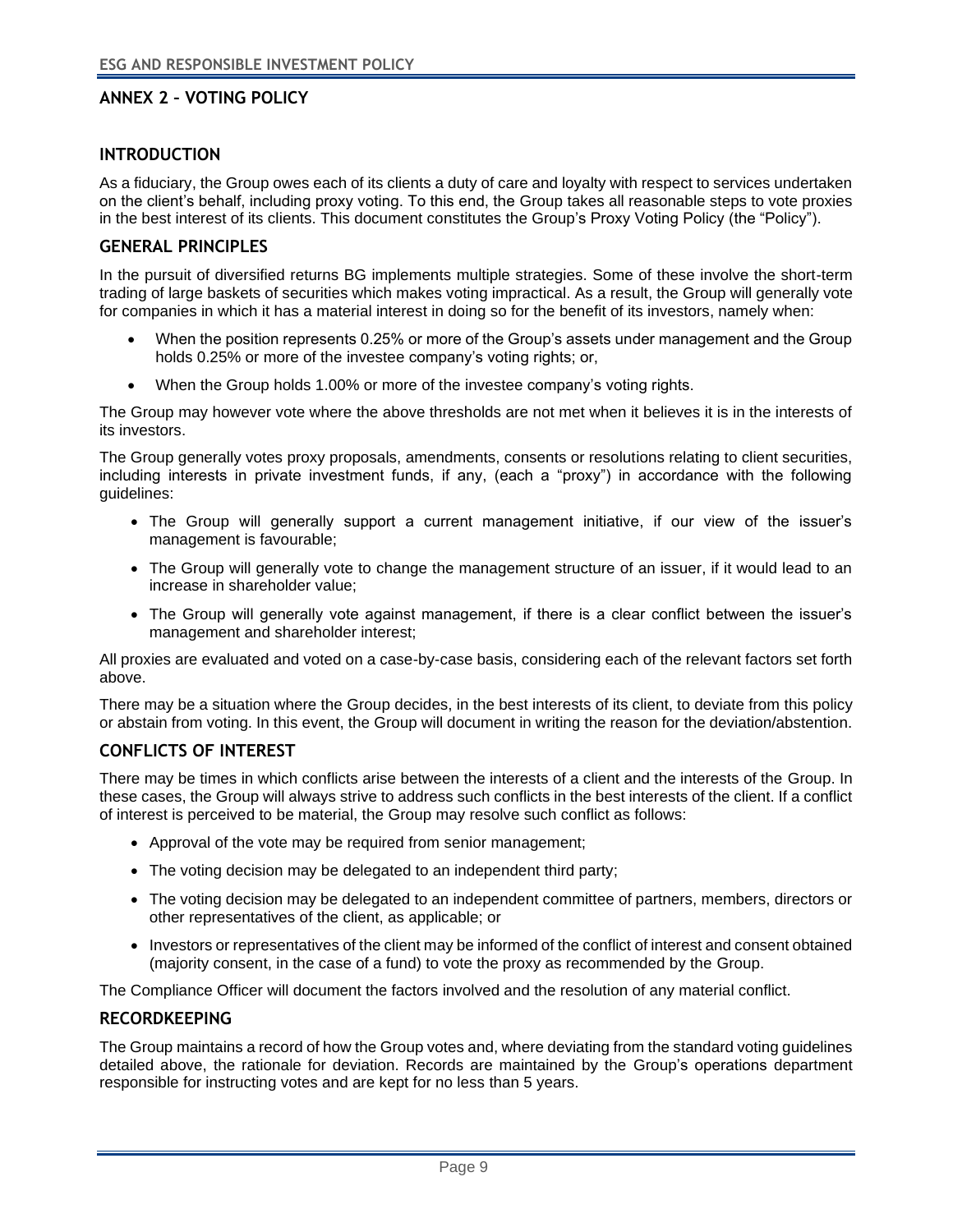# **DISCLOSURE**

In satisfaction of its regulatory obligations, the Group discloses to clients on the Form ADV Part 2A a summary of its Proxy Voting Policy. The Group also advises clients that a copy of this Policy and record of how their securities were voted are available upon request.

## **MONITORING AND POLICY REVIEW**

The Group's Head of Legal and Compliance is responsible for the ongoing monitoring and annual review of this Policy to confirm that it continues to meet regulatory requirements and reflects industry best practices.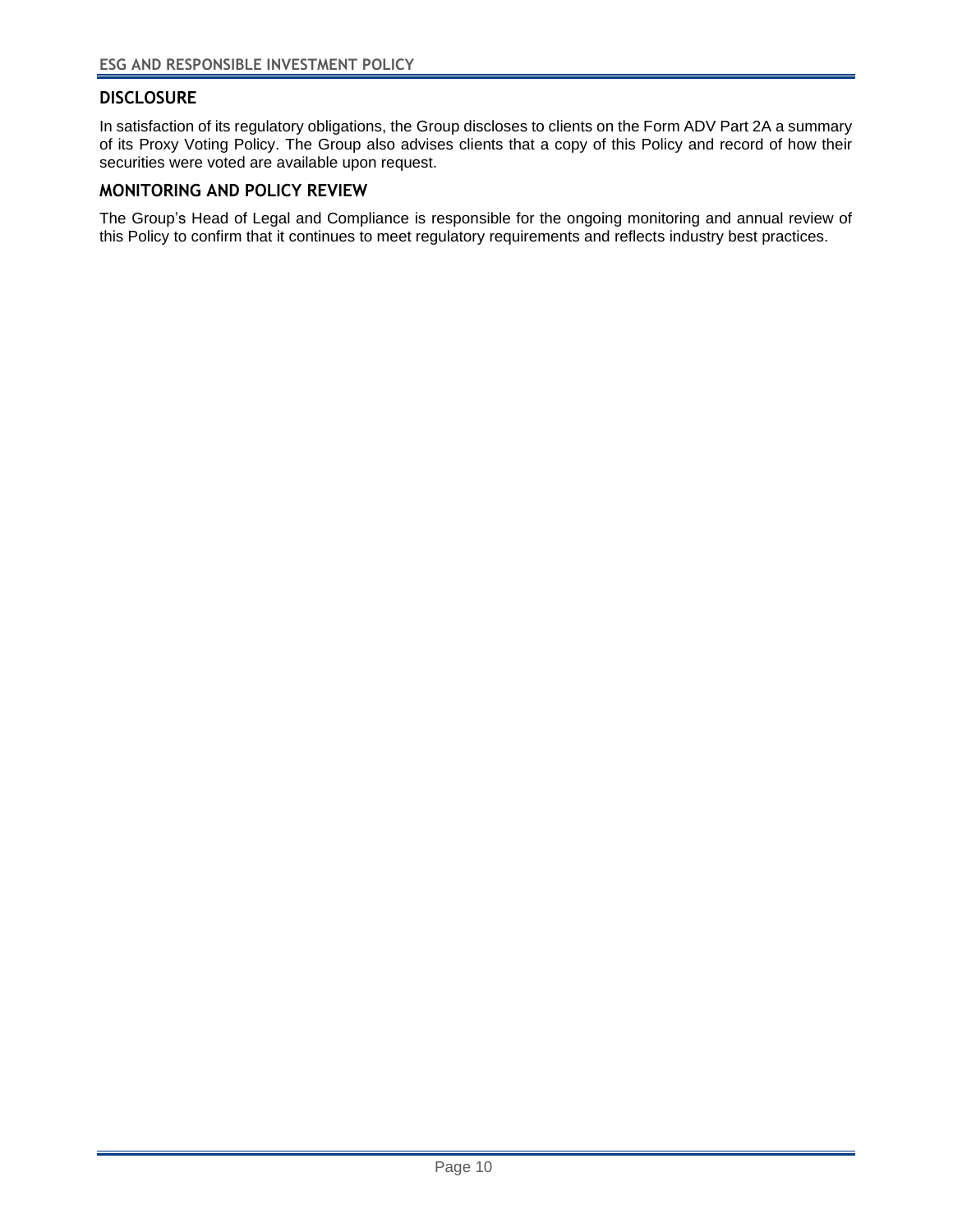# **ANNEX 3 – COAL POLICY**

<span id="page-12-0"></span>The Boussard & Gavaudan Group ("BG" and "the Group") is committed to responsible investment and aims to invest its client's assets in sustainable businesses capable of generating positive returns for investors. As part of this commitment the Group has developed a policy regarding investment in companies reliant on coal.

The Group is actively committed to the decarbonisation of the economy, and the power sector in particular. The Group aims to implement a total exclusion from coal related investments before 2030. In addition, the Group does not invest in greenfield or brownfield thermal coal mines, coal plants and related infrastructure.

#### **Coal-fired Power Generation**

BG acknowledges that use of coal for electricity generation is a large CO2 emitter and a key contributor to climate change.

Whilst BG understands the use of metrics such as percentage of revenue attributable to coal generation and percentage of generation attributable to coal, the Group believes sole use of these metrics as the basis for exclusions can lead to inaccurate outcomes. Revenue in the utilities sector is highly correlated to the price of underlying commodities and coal generation often fluctuates depending on weather variation which affects generation dependent on rainfall and wind. Because of these characteristics BG prefers to use CO2 reduction targets and undertakes to only invest in utility companies that have stated commitment to:

- reducing their absolute level of CO2 emissions by at least 50% by 2030 compared to their 2019 levels;
- not investing in new coal power generation facilities and treating coal operations as a legacy investment;
- actively working to decommission existing coal power plants with a clear closure calendar before the end of their operational life; and,
- actively engage in renewable and low carbon power generation activity such as wind and solar plants, conversion of existing sites to CCGTs and hydrogen-related R&D investments.

The Group considers investments on a case by case basis using data from Sustainalytics, Bloomberg and inhouse analysis of company reports. This enables the investment team to identify companies that have exposure to coal and determine whether the proposed investee company is committed to the transition away from coal-fired power generation. Any investment made in companies exposed to coal is documented with a detailed rationale of the investee companies standing on the phase out of coal.

Whilst all reasonable steps are taken to implement this policy, the Group may have indirect exposure to companies that do not meet the Group's policy through the use of index funds for hedging purposes. In addition, the Group's quantitative strategies seek to take advantage of short term moves and opportunities in the market and do not allow for a case by case qualitative assessment of an investee company's exposure and commitment to the transition from Coal.

The Group believes its approach positions BG well as an asset manager to better support the transition away from coal-fired power generation.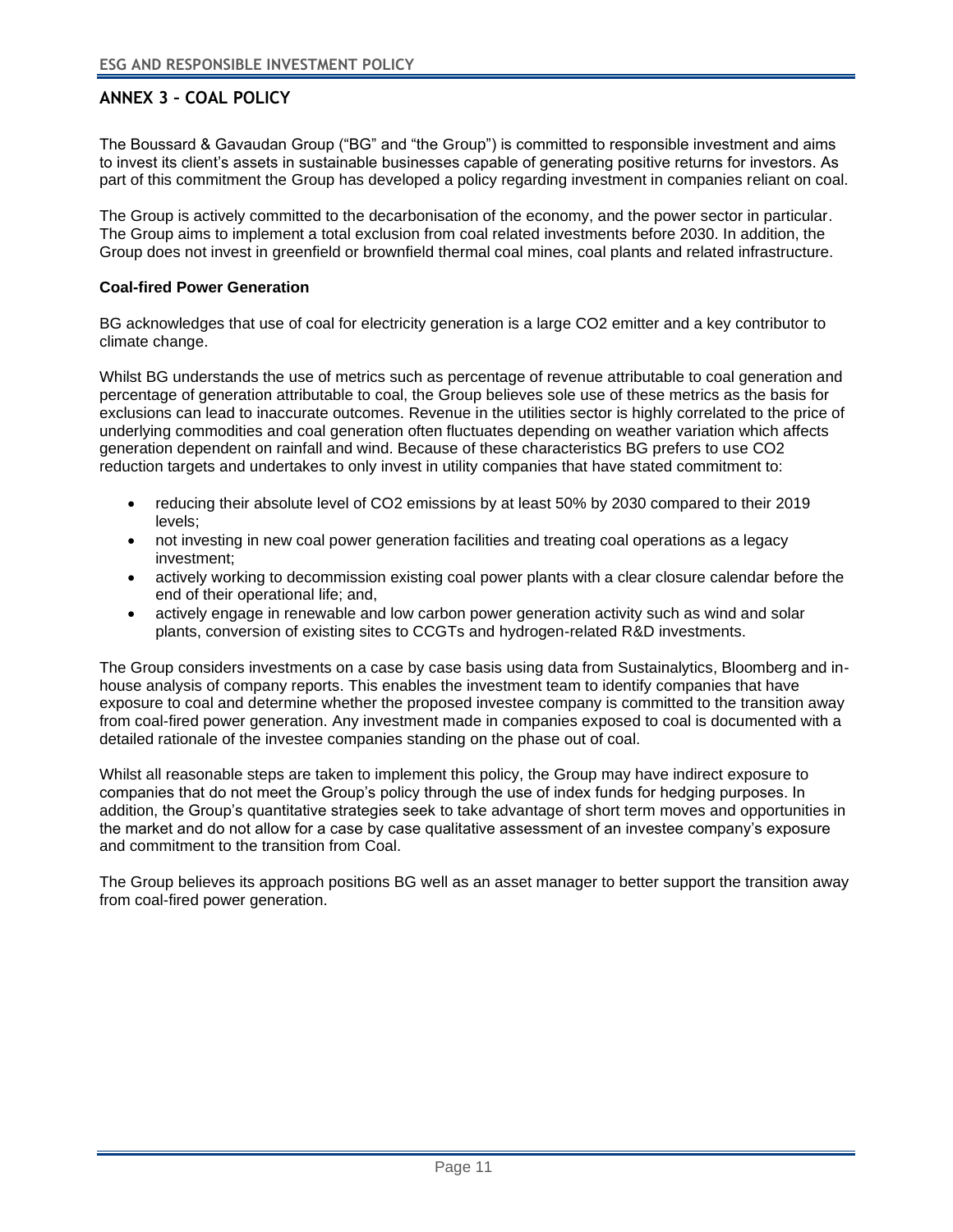# **ANNEX 4 – DIVERSITY & INCLUSION POLICY**

The Boussard & Gavaudan group of companies ("BG" or the "Group) is committed to encouraging equality, diversity and inclusion among our workforce, and eliminating unlawful discrimination.

<span id="page-13-0"></span>Operating from the US, UK and France, the Group firmly believes that having a diverse mix of skills, perspectives and expertise is a key driver for success. Employees are encouraged to express themselves freely, are rewarded based on merit and the success of the Group as a whole. The Group's mission of seeking the best ideas in pursuit of the deepest understanding of special situations and market anomalies naturally lead us to embrace diversity and treasure our differences.

BG understands and acknowledges that its strength and path to continued success lies in the diverse talents and skills of its employees who can understand and develop different perspectives. Diverse teams bring diverse perspectives that enhance value for our stakeholders and communities. The Group is therefore committed to attracting, retaining and developing employees regardless of age, gender, ethnicity, sexual orientation, disability, religious beliefs or other characteristics. It also means creating an environment where people can be themselves and express their ideas freely – which we believe benefits both the Group and its clients.

The ultimate aim is for our workforce to be truly representative of all sections of society and our clients, and for each employee to feel respected and able to give their best. The Group - in its provision investment services - is also committed against unlawful discrimination of clients and the wider public.

This policy's purpose is to:

- provide equality, fairness and respect for all in our employment, whether temporary, part-time or fulltime
- not unlawfully discriminate on the basis of protected characteristics such as age, disability, gender reassignment, marriage and civil partnership, pregnancy and maternity, race (including colour, nationality, and ethnic or national origin), religion or belief, sex and sexual orientation
- oppose and avoid all forms of unlawful discrimination. This includes in pay and benefits, terms and conditions of employment, dealing with grievances and discipline, dismissal, redundancy, leave for parents, requests for flexible working, and selection for employment, promotion, training or other developmental opportunities

The Group commits to:

- Encourage equality, diversity and inclusion in the workplace as they are good practice and make business sense.
- Create a working environment free of bullying, harassment, victimisation and unlawful discrimination, promoting dignity and respect for all, and where individual differences and the contributions of all staff are recognised and valued.

This commitment includes training managers and all other employees about their rights and responsibilities under the equality, diversity and inclusion policy. Responsibilities include staff conducting themselves to help the organisation provide equal opportunities in employment, and prevent bullying, harassment, victimisation and unlawful discrimination.

All staff should understand they, as well as their employer, can be held liable for acts of bullying, harassment, victimisation and unlawful discrimination, in the course of their employment, against fellow employees, customers, suppliers and the public.

• Take seriously complaints of bullying, harassment, victimisation and unlawful discrimination by fellow employees, customers, suppliers, visitors, the public and any others in the course of the organisation's work activities.

Such acts will be dealt with as misconduct under the organisation's grievance and/or disciplinary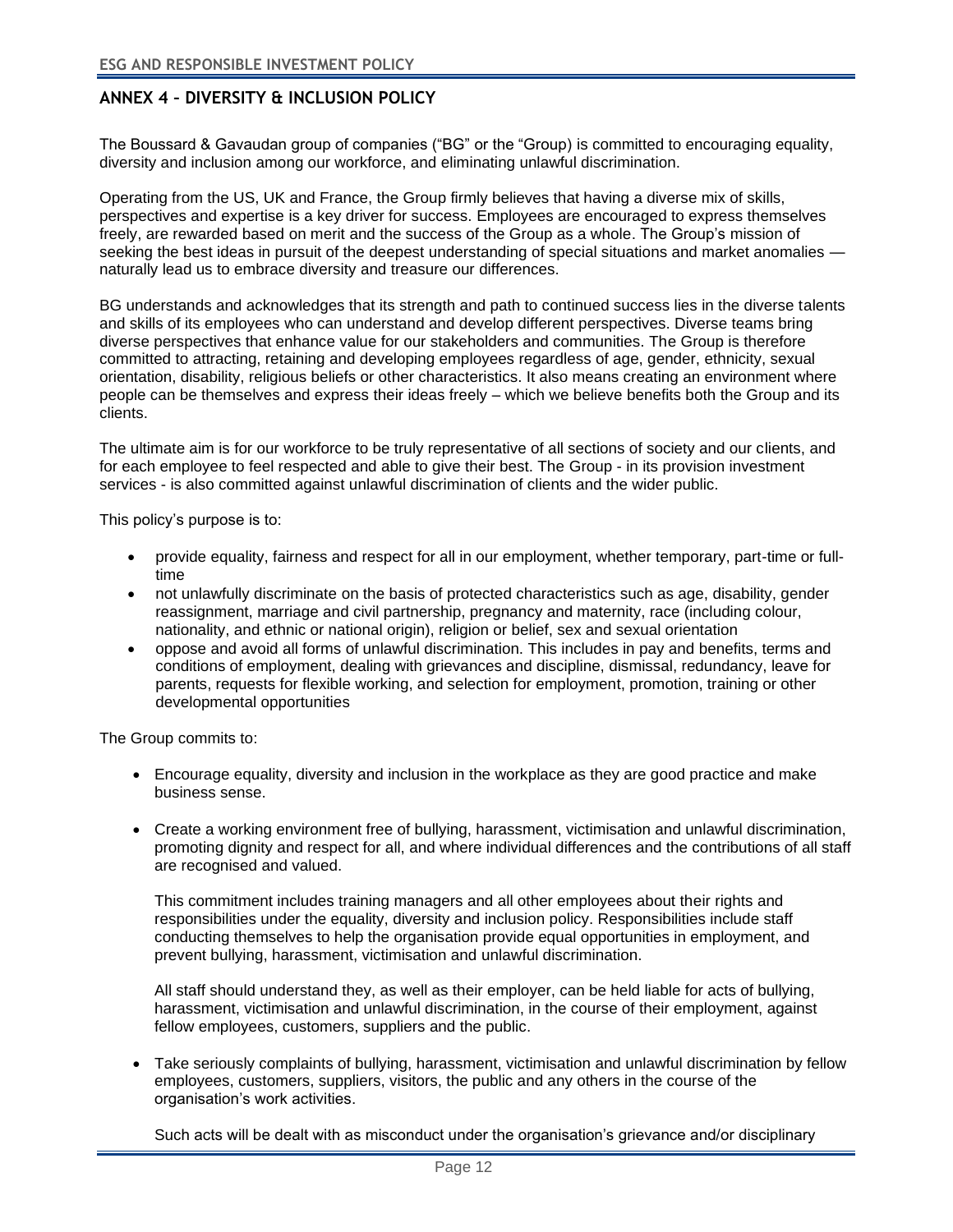procedures, and appropriate action will be taken. Particularly serious complaints could amount to gross misconduct and lead to dismissal without notice.

Further, sexual harassment may amount to both an employment rights matter and a criminal matter, such as in sexual assault allegations. In addition, harassment – which is not limited to circumstances where harassment relates to a protected characteristic – is a criminal offence in the jurisdictions in which BG operates.

- Make opportunities for training, development and progress available to all staff, who will be helped and encouraged to develop their full potential, so their talents and resources can be fully utilised to maximise the efficiency of the organisation.
- Decisions concerning staff being based on merit (apart from in any necessary and limited exemptions and exceptions allowed).
- Review employment practices and procedures when necessary to ensure fairness, and also update them and the policy to take account of changes in the law.

Monitoring includes assessing how the equality, diversity and inclusion policy, and any supporting action plan, are working in practice, reviewing them annually, and considering and taking action to address any issues.

This diversity and inclusion policy is fully supported by senior management and reviewed regularly by the Management and Control Committee.

Details of the organisation's grievance and disciplinary policies and procedures can be found in the Employee Handbook or by contacting Human Resources. This includes with whom an employee should raise a grievance.

Use of the organisation's grievance and/or disciplinary procedures does not affect an employee's right to make a claim to an employment tribunal.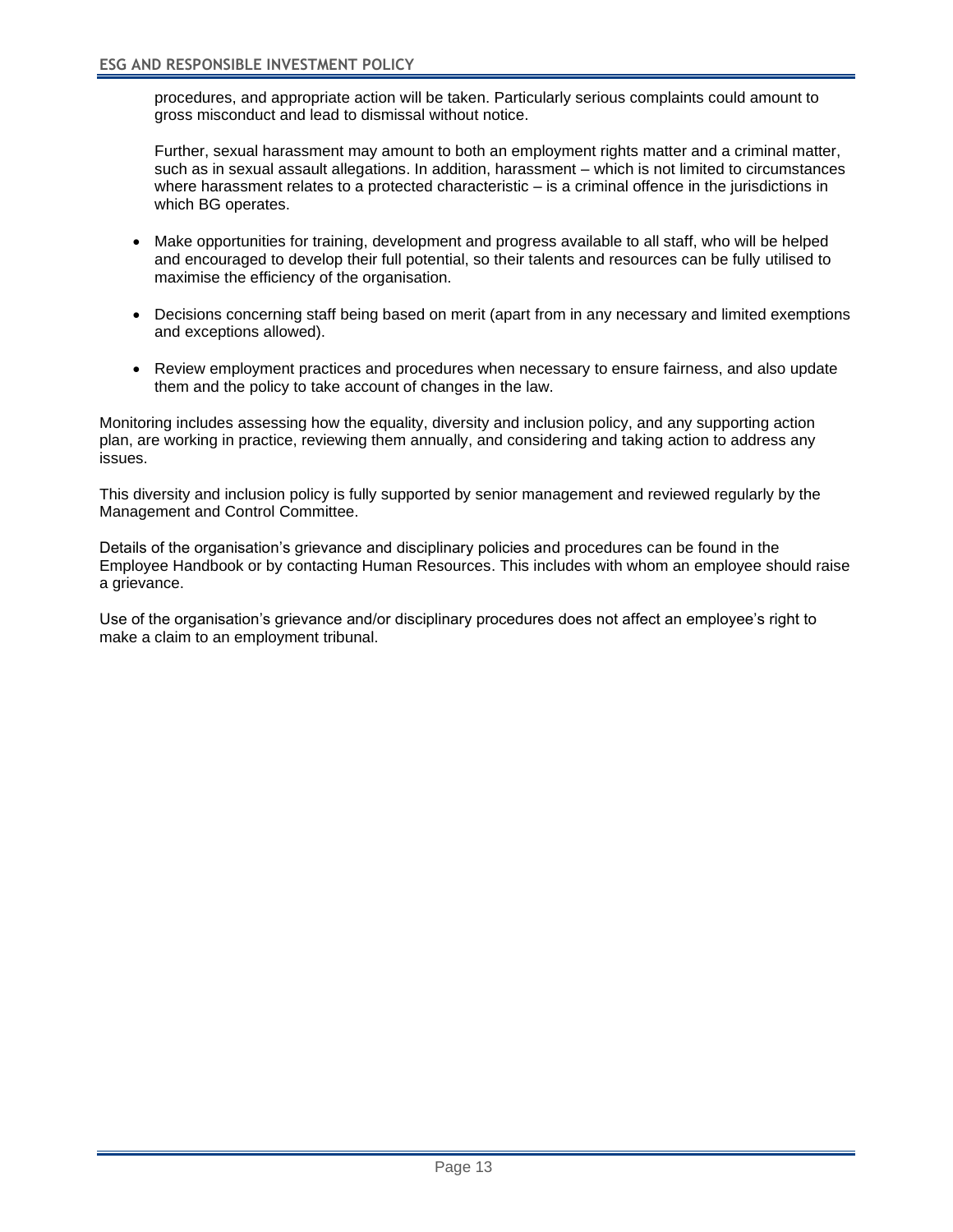# **ANNEX 5 – GOOD GOVERNANCE POLICY**

# **1. INTRODUCTION**

This document sets out the policy of the Boussard & Gavaudan Group companies ("BG" or the "Group") on the assessment of the governance practices of investee companies as required under the Sustainable Finance Disclosure Regulation ("SFDR").

BG believes good governance promotes the success of its investee companies and has, since inception, assessed governance at its investee companies when making investments in its fundamental strategies.

BG's investment analysts are responsible for determining that the governance practices of investee companies are good or, where they are deficient or could be improved, they ensure that all governance issues are identified, assessed, and included in their investment thesis. Companies with governance issues will only be eligible for investment if a path to improvement or resolution of issues has been identified.

This policy outlines how BG defines Good Governance and the processes by which it determines whether governance meets the required standard.

#### **2. SCOPE**

#### **Instruments Covered**

The policy applies to all investments made directly or indirectly in a single corporate issuer. Derivative instruments, other than those used to specifically gain long exposure to a company, are not subject to this Policy.

Short positions and positions entered into solely for hedging purposes will not typically be assessed for Good Governance.

Quantitative trading strategies are designed to take advantage of short term moves and temporary arbitrage opportunities with trading conducted in baskets often across hundreds of individual stocks. The volume and speed of trading does not allow for application of qualitative analysis of an inherently subjective definition of Good Governance. Investments made in corporate issuers as part of a quantitative trading strategy are thus excluded from this policy.

#### **Funds Covered**

All funds classified as Article 8 products under SFDR are subject to this Policy.

#### **3. GOOD GOVERNANCE DEFINITION**

Corporate governance is the process by which a company makes decisions, implements decisions, and oversees its own decision making. There is a wide variety of rules and standards across the world, which makes it difficult to closely define good governance using a one-size-fits-all approach. Consequently, it is important to understand the fundamental principles behind what defines good governance.

Corporate governance comes down to accountability and alignment of interests, and at its heart, good governance is about having the right people and the right processes.

In this context, BG defines "good governance" to be a standard of governance which is broadly reflective of industry-established norms and standard practices with regards to management structures and decisionmaking, accountability to shareholders, compensation structures, corporate culture, compliance with applicable law and the absence of adverse media coverage which is likely to have a material negative impact on the financial returns of the company.